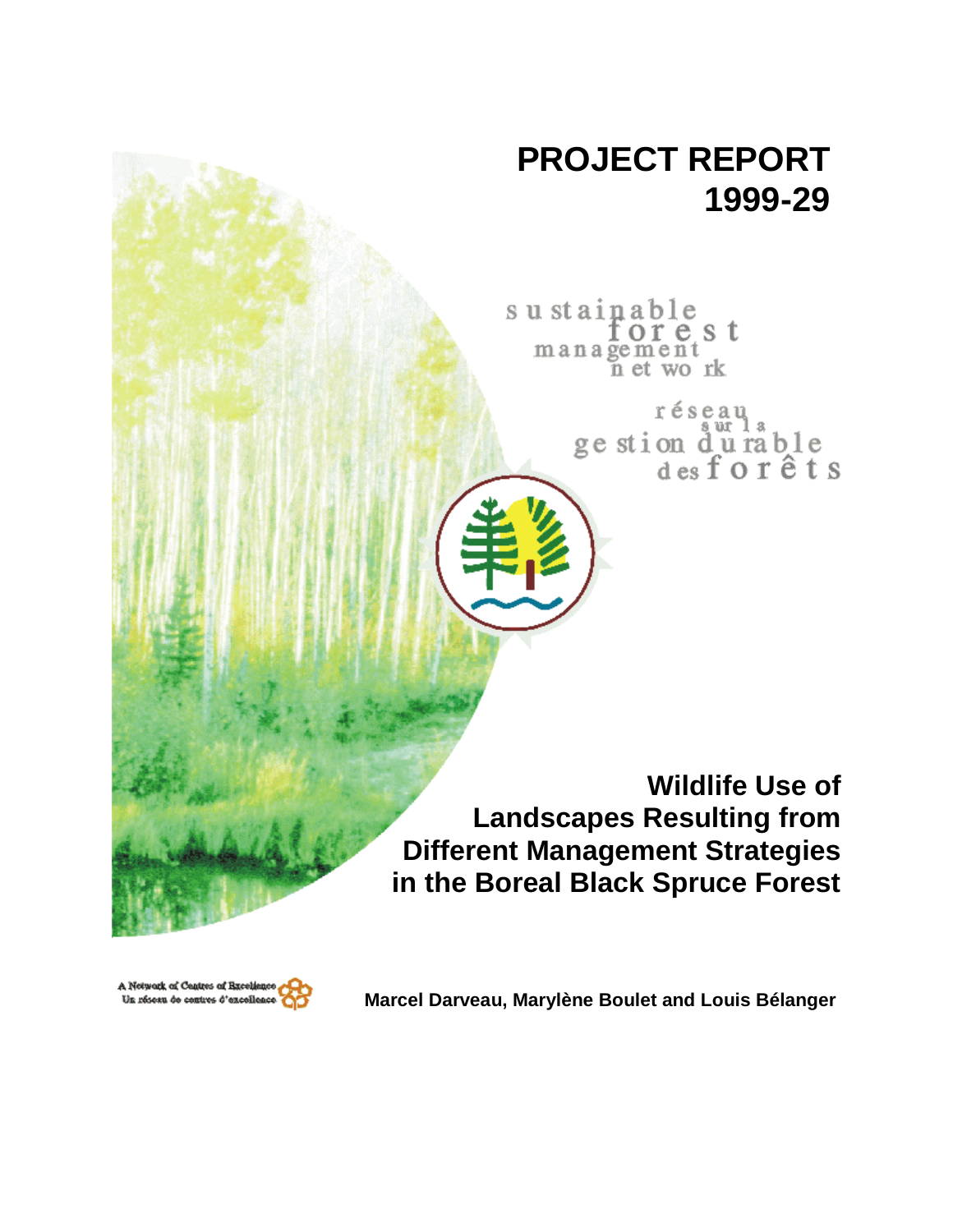For copies of this or other SFM publications contact:

Sustainable Forest Management Network G208 Biological Sciences Building University of Alberta Edmonton, Alberta, T6G 2E9 Ph: (780) 492 6659 Fax: (780) 492 8160 http://www.biology.ualberta.ca/sfm/

ISBN 1-55261-044-6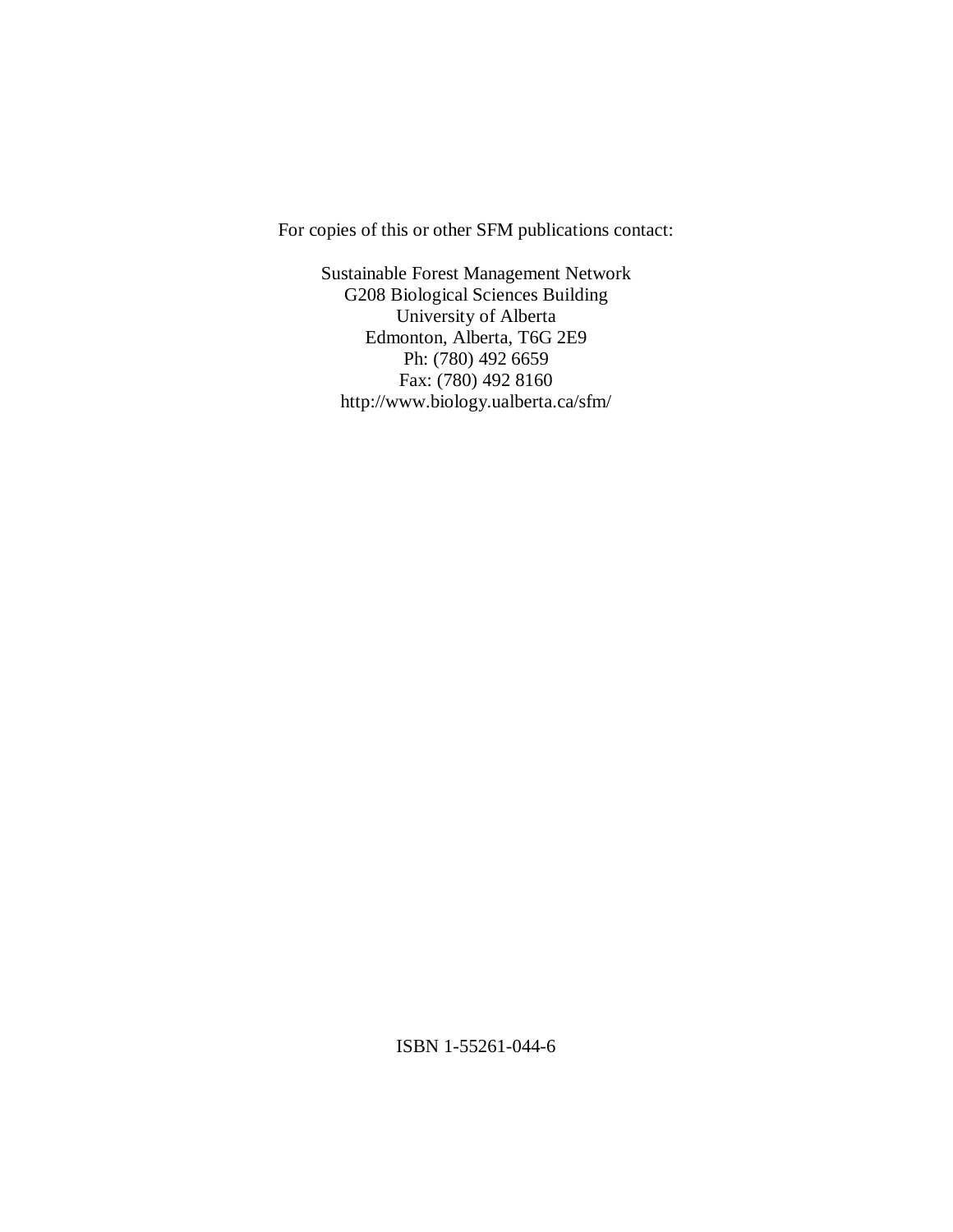# **Wildlife Use of Landscapes Resulting from Different Management Strategies in the Boreal Black Spruce Forest**

SFM Network Project: The Landscape Structure and Biodiversity Project (LSBP):

Avian Response

by

**Marcel Darveau, Marylène Boulet, and Louis Bélanger**

Centre de recherche en biologie forestière Université Laval, Ste-Foy, Québec

**August 1999**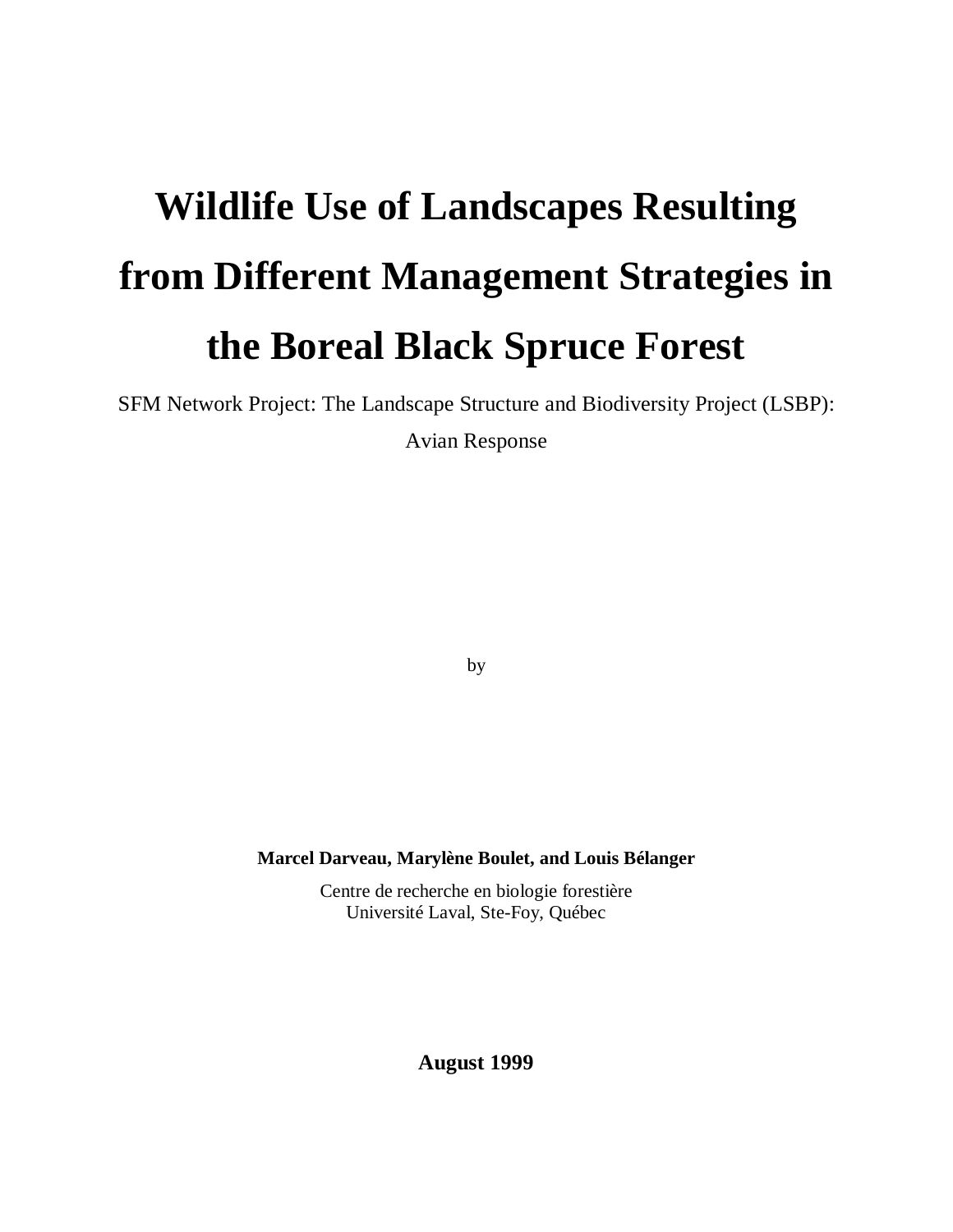### **ABSTRACT**

In 1997, we have initiated a study that addresses three questions: (1) what are the impacts of natural Vs human disturbances on terrestrial ecosystems in terms of biodiversity, (2) what are the most effective methods for biomonitoring in terms of sustainable forest management, (3) and how can our knowledge be used to develop sustainable forest management? Our project is part of the Landscape Structure and Biodiversity Project (LSBP), a cross-taxa, cross-regional study which examines the relative contributions of stand Vs landscape structure and composition in determining the presence/absence, abundance and dynamics of several invertebrate and vertebrate species in managed and unmanaged forest landscapes.

The LSBP project is organized as a core project, which is done in a similar fashion across 3 regions: Alberta, New Brunswick and Quebec, with additional graduate student projects which complement the core project. Our regional project focuses on the eastern boreal black spruce (*Picea mariana*) forest. The natural landscape of this region consists in large black spruce forests affected by an important fire regime. Few studies have addressed questions relative to the maintenance of biodiversity and the sustainable management of this forest.

In this report we present the results of 3 studies conducted in the same area. The first one (core LSBP bird project) examines the relative contributions of stand level (100 m, e.g. local vegetation) and landscape level (250 to 1000 m) structure and composition to the distribution of 17 bird species in a logged landscape. We sampled 59 and 65 points in a 7 x 9 km grid in a boreal black spruce forest of eastern Quebec in 1997 and 1998, respectively. Bird presence was highly correlated with local and landscape (1000-m) variables. The five bird species that were most dependent on forest cover were the Boreal Chickadee, Nashville Warbler, Ruby-crowned Kinglet, Golden–crowned Kinglet, and Bay-breasted Warbler. Conversely, the White-throated Sparrow, Dark-eyed Junco, and Lincoln's Sparrow positively reacted to clear-cutting.

The second study (LSBP satellite project) focuses on the relative contributions of stand level and landscape level structure and composition to bird nesting success. In the same plots as the core LSBP, we evaluated bird nesting success using ground and arboreal (5-m-high) artificial nests in which we left a Common Quail *Coturnix coturnix* egg and a plasticine egg. Nest predation was high over all the study area. Dominant predators were the Gray Jay *Perisoreus canadensis* and the Red Squirrel *Tamiasciurus hudsonicus*. Local vegetation was not a strong or consistent predictor of predation events in general. At the landscape level, predation by squirrels increased as spruce and clear-cut covers increased. Predation by Gray Jays was also related to the presence of water bodies at several scales. On short term, timber harvesting did not seem to increase predation pressure in our study area. We believe that long term studies including data on the abundance of nest predators and their predation events are required for a better understanding of the impacts of forest fragmentation.

The third study (concomitant project) compares breeding bird use of forest remnants resulting from different management strategies in the black spruce forest. In the same 7 x 9-km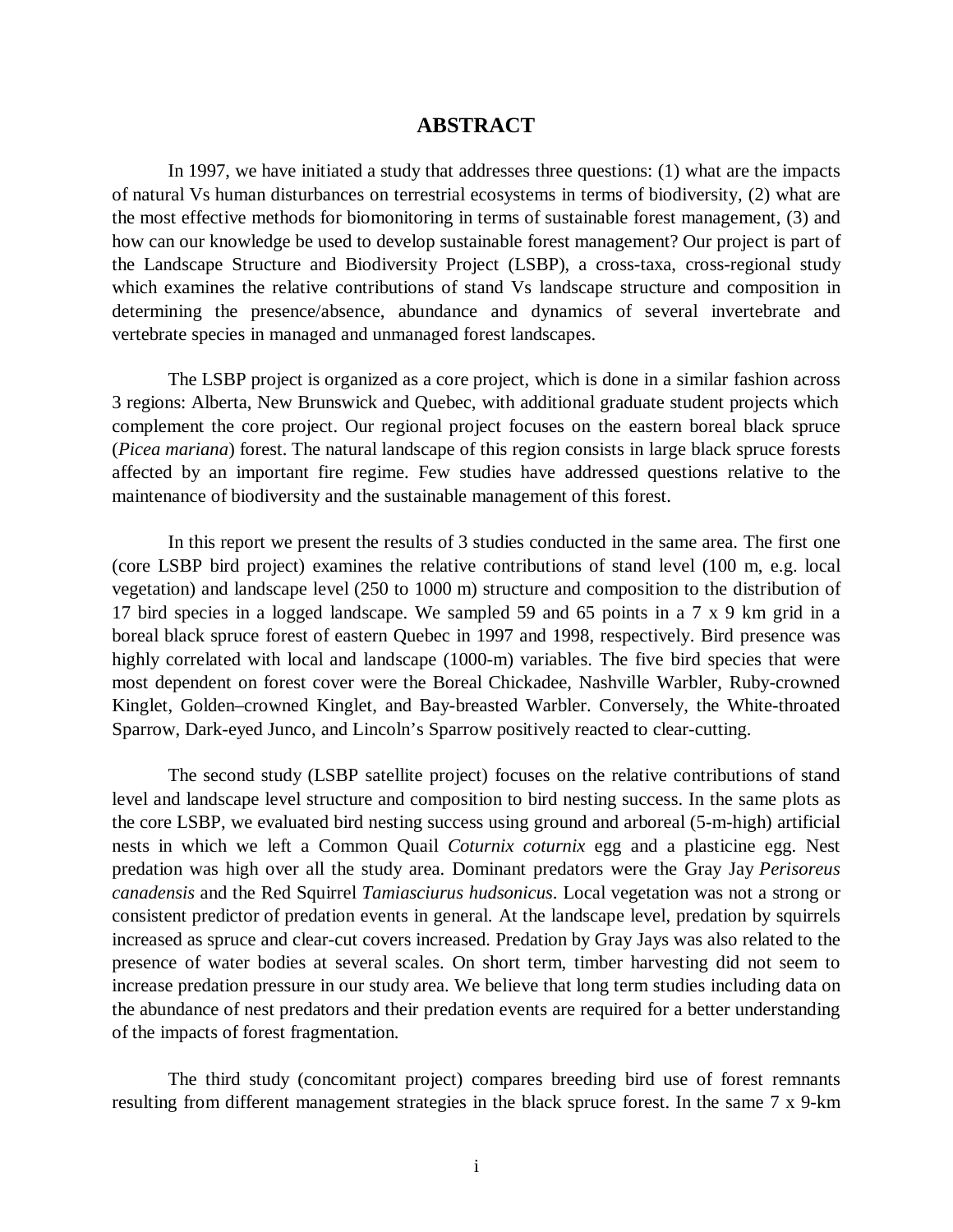quadrate used for the core LSBP project, we selected 5 replicates of 60-m wide riparian forest strips, 60-m wide upland forest strips, 200 to 300-m wide residual blocks, and  $>5$  km<sup>2</sup> controls. We sampled birds at each point in 1997 and 1998. Short-distance migrants showed higher species and pair  $(P < 0.005)$  densities per sampling point in riparian strips compared to upland leave-strips and residual blocks. In neotropical migrants, species and pair densities were higher in controls than in riparian strips, upland strips, and blocks in 1997 and 1998 ( $P < 0.01$ ). Resident species showed a difference among treatments in 1997 ( $P = 0.01$ ): densities were 2-3 times lower in upland and riparian strips compared to controls, but there were no differences in 1998 ( $P > 0.40$ ). Data were also collected in 1999 and the analysis is ongoing.

In our study area, timber harvesting done using the single-pass system (largest clear-cuts delimited with upland and riparian forest strips) could lead to a harvest of 85% of the forest*.* Our preliminary results show that forest remnants have lower densities of mature forest bird species compared to large forest tracts. One could argue that, whatever the densities are, remnants are still used by breeding birds and consequently that there is no problem from a conservation point of view. However, although we have no evidence that any bird species could have disappeared from our landscape, we conclude that bird community structure is altered in landscapes generated by the single-pass system. It is difficult to predict if these changes could lead to significant alteration for the future decades, or if such changes will regress as the forest matures and gradually recovers.

#### **ACKNOWLEDGEMENTS**

We thank Nancy Bergeron, Caroline Fournier, Dominique Lavoie, Isabelle Gilbert, and Isabelle Chouinard for field assistance, Valérie Delage for GIS and FRAGSTATS work, and Normand Bertrand, Claude Paquet, Paul Patry and François Potvin for their collaboration. C. Barrette et G. Rochette gave us access to bird and mammal skeleton collections. This study was funded by the Sustainable Forest Management Network and the Programme de mise en valeur des ressources du milieu forestier-volet 1 (Ministère des Ressources naturelles du Québec), in collaboration with the Alfred B. Kelly Foundation (Province of Quebec Society for Protection of Birds), Produits Forestiers Donohue and Faune et Parcs Québec. M. Boulet benefited form a NSERC M.Sc. scholarship.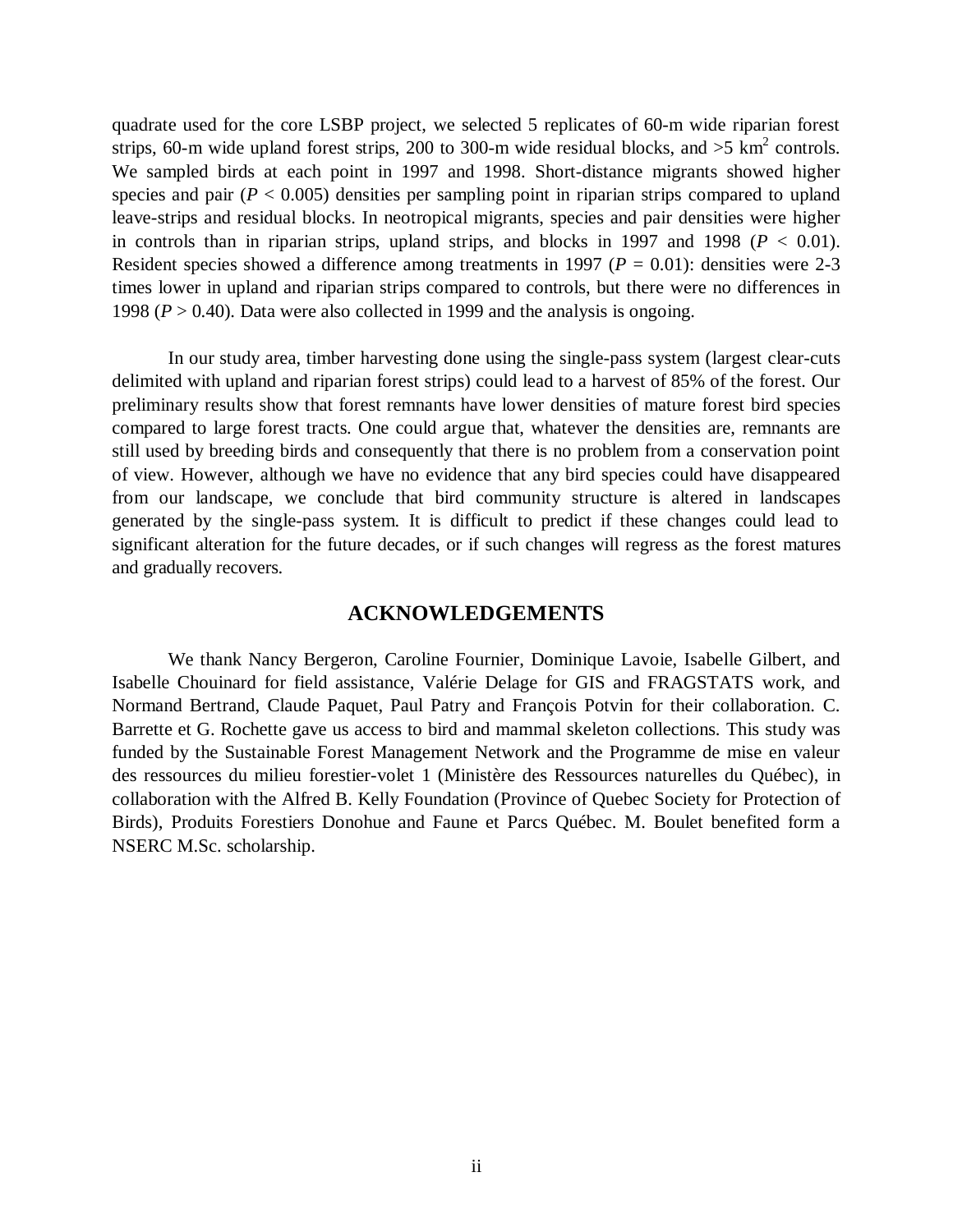# **INTRODUCTION**

It is generally accepted that harvesting models should imitate natural disturbances to maintain natural processes of the ecosystems (Hunter 1993). Thus, the general principle for forest landscape management of is simple: management should mimic fire, the dominant natural factor of disturbance at this scale in the boreal forest. However, we have little information about how to apply this concept in the field.

In 1997, we have initiated a study that addresses three questions: (1) what are the impacts of natural Vs human disturbances on terrestrial ecosystems in terms of biodiversity, (2) what are the most effective methods for biomonitoring in terms of sustainable forest management, and (3) how can our knowledge be used to develop sustainable forest management? Our project is part of the Landscape Structure and Biodiversity Project (LSBP), a cross-taxa, cross-regional study which examines the relative contributions of stand Vs landscape structure and composition in determining the presence/absence, abundance and dynamics of several invertebrate and vertebrate species in managed and unmanaged forest landscapes.

The LSBP project is organised as a core project, which is done in a similar fashion across 3 regions: Alberta, New Brunswick and Quebec, with additional graduate student projects which complement the core project. The goals are: (1) to understand the patterns and mechanisms of species responses to changes in stand and landscape structure by natural and anthropogenic disturbances, (2) to use this understanding to provide industry with a set of appropriate umbrella and indicator species and stand and landscape metrics to monitor biodiversity, an important element of adaptive management and ecological sustainability, and (3) to work with members of the former Planning and Priorities theme and industry partners to use our data in planning and scenario models for impacts of alternative harvesting techniques on biodiversity. In 1997-98, we focussed principally on goal 1 through sampling wildlife and habitat.

Our regional project focuses on the eastern boreal black spruce (*Picea mariana*) forest. The natural landscape of this region consists in large black spruce forests affected by an important fire regime. Few studies have addressed questions relative to the maintenance of biodiversity and the sustainable management of this forest.

In this report we present the results of 3 studies conducted in the same area. The first one (core LSBP bird project) examines the relative contributions of stand level and landscape level structure and composition to bird distribution in a logged landscape. The second study (LSBP satellite project) by M.Sc. student Marylène Boulet focuses on the relative contributions of stand level and landscape level structure and composition to bird nesting success. The third study (concomitant project) compares breeding bird use of forest remnants resulting from different management strategies in the black spruce forest.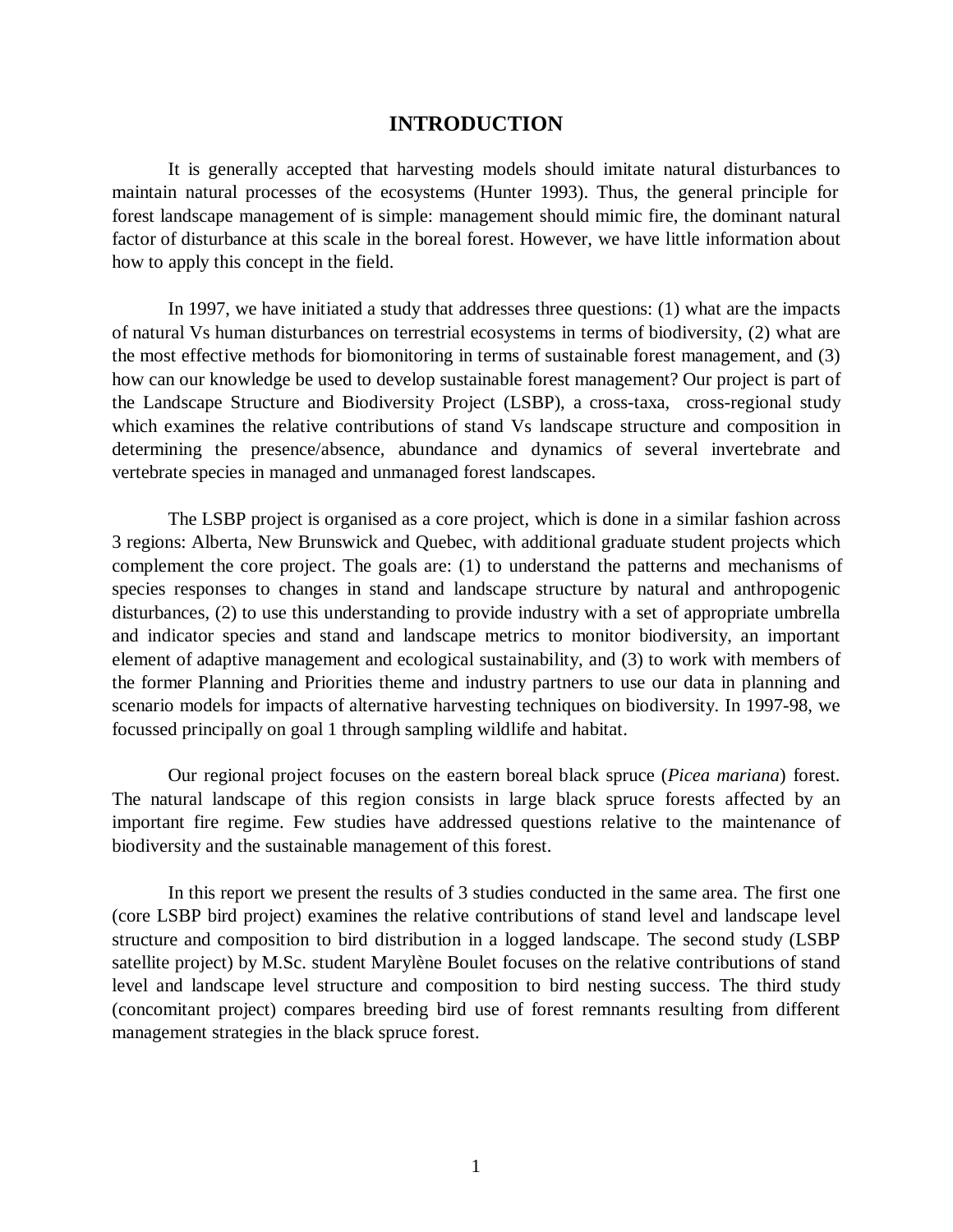# **METHODS AND DATA ANALYSIS**

#### **LSBP Core And Satellite Projects**

In 1997, we set up a  $7 \times 9$  km grid divided into  $1 \times 1$  km cells in a boreal black spruce forest north of the lake Saint-Jean (49°09'N, 72°58'W), Quebec. We placed a sampling point in each accessible cell (method shared by the LSBP core). Our grid totaled 59 sampling points in 1997 and 65 in 1998, including 5 sampling points that were located in highly forested areas within 5 km of the grid. These latter points were added to cover a larger continuum of forest covers.

Study site was mapped in a geographic information system (ArcView) using the same stratification as Quebec's Forest Inventory and 1 ha as the minimal size of stands. We reclassified cover types in 8 classes more relevant for birds (Table 1) and we generated 3 landscape buffers (250 m, 500 m and 1000 m) for each sampling point with ArcView. We then calculated the area of each class for the 3 buffers using FRAGSTATS (McGarigal and Marks 1995, see Table 2).

| Cover types Codes |                      | Descriptions                                                               |
|-------------------|----------------------|----------------------------------------------------------------------------|
| Spruce            | SpruceX <sup>T</sup> | Stands dominated by black spruce $> 7$ m high                              |
| Pine              | pineX                | Stands dominated by jack pine $> 7$ m high                                 |
| Fir               | $\rm{firX}$          | Stands dominated by balsam fir $> 7$ m high                                |
| Deciduous         | decidX               | Stands dominated by deciduous trees $> 7$ m high                           |
| Sapling           | $\text{gap}X$        | Young stands 1.5 to 7 m high                                               |
| Clearcut          | cutX                 | Very young stands ( $\lt 8$ years) $\lt 1.5$ m high, bare ground, outcrops |
| Wetland           | wetX                 | Swamps, humid stands, alder stands, peatlands forested or not, islands     |
| Water             | waterX               | Lakes, large rivers, pounds                                                |

**Table 1.** Cover classification used for landscape composition analyses in our study area, in a black spruce forest north of Lake Saint-Jean, Québec.

<sup>1</sup> X corresponds to the different radii, e.g. spruce 250 = spruce within a 250-m radius, etc.

We sampled vegetation in four 20 X 10 m plots, one located within the 50 m radius and the other 3 were located north, southeast and southwest of the first one, between the 50 m and the 100 m radius. We tallied all trees and all snags present within the 4 plots. We measured coarse woody debris present along the two 20 m lines and we noted their decay class and species when possible. We classified the % of cover of shrubs and ground cover into 5 categories: rare (< 1 %); few occurrences  $(1-10, 9)$ ; several occurrences  $(10-20, 9)$ ; frequent  $(20-50, 9)$  and very common (> 50 %) in each plot. We estimated the height of ground cover and shrubs and we measured height of subcanopy and canopy. We also estimated canopy and subcanopy covers.

We measured correlation among 38 variables of structure and composition that we previously selected from our vegetation data set. We excluded 22 variables that were correlated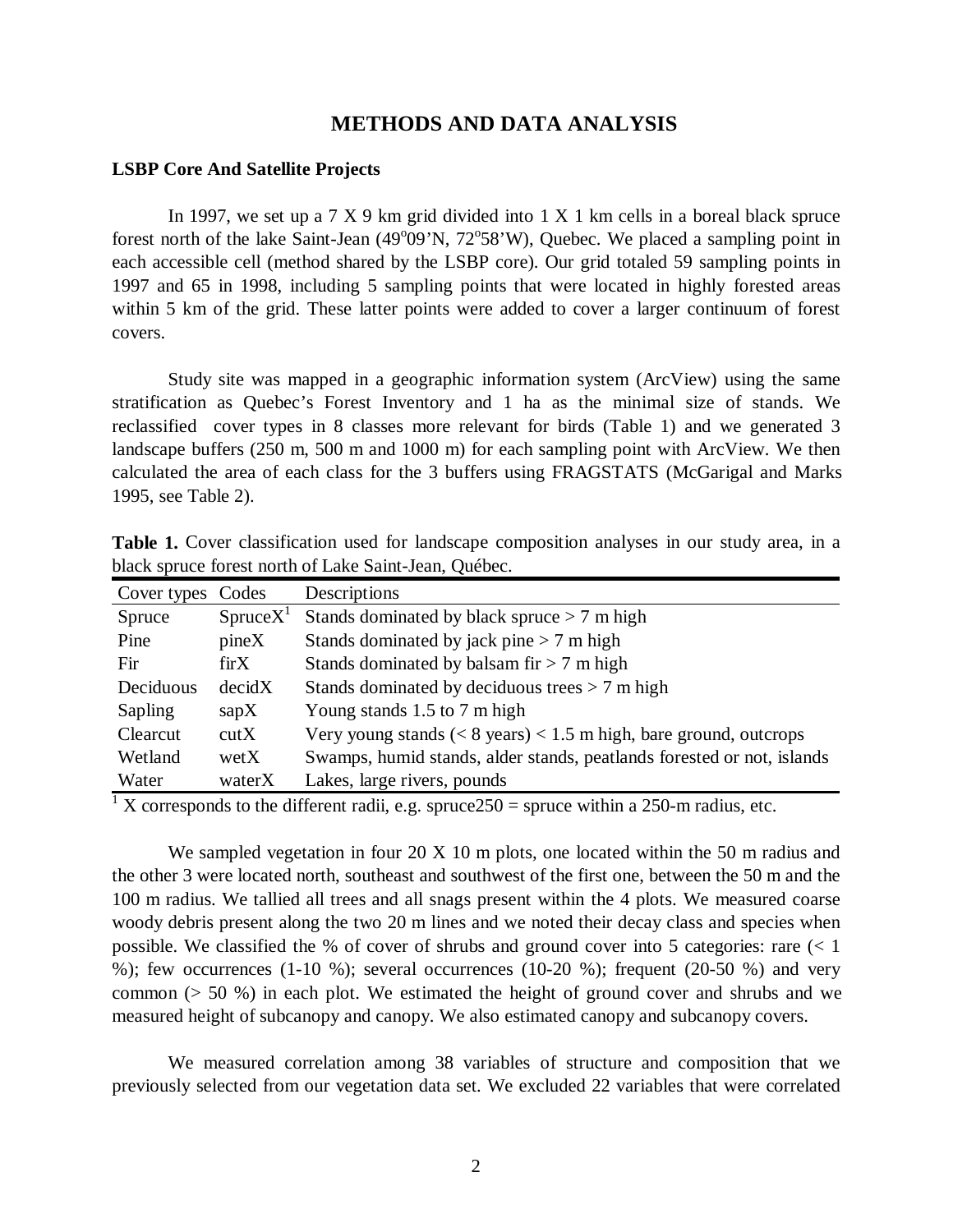with other variables or had poor biological relevance and summarized 6 variables into 3 new variables, for a total of 14 retained variables. A principal coordinate analysis was used to identify the variables that best summarized the structure and the composition of our ecosystem (Legendre and Legendre 1998). Three eigenvalues were significant and explained 71 % of the variance. Examination of the result graphs revealed that the ecosystem structure was highly associated with its composition. According to the position of the 14 variables in graphs and biological significance, we kept 11 of these variables, thereafter referred to as local vegetation variables (Table 3).

| Variables    | Description                                                           |  |  |  |
|--------------|-----------------------------------------------------------------------|--|--|--|
| Canopy       | Ground cover $(\%)$ by canopy foliage ( $>10$ m in height)            |  |  |  |
| Subcanop     | Ground cover $(\%)$ by sub-canopy foliage $(2\n-10 \text{ m})$        |  |  |  |
| Shrub        | Ground cover $(\%)$ by shrubs $(< 2 \text{ m})$                       |  |  |  |
| Herb         | Ground cover $(\%)$ by herbaceous plants                              |  |  |  |
| Decid        | Mean number of trembling aspen and white birch trees $> 8$ cm dbh     |  |  |  |
| Fir.         | Mean number of balsam fir trees $> 8$ cm dbh                          |  |  |  |
| Spruce       | Mean number of black spruce trees $> 8$ cm dbh                        |  |  |  |
| Pine         | Mean number of jack pine trees $> 8$ cm dbh                           |  |  |  |
| Debri        | Mean number of coarse woody debris $> 8$ cm dbh and $\geq 50$ cm long |  |  |  |
| <b>Snags</b> | Mean number of snags $> 8$ cm dbh and $\geq 50$ cm high               |  |  |  |
| Aldwi        | Mean cover $(\%)$ of alder and willow shrubs $\lt 2$ high             |  |  |  |

**Table 2.** Local vegetation variables selected for local scale analyses. Variables used are mean values of the 4 quadrats (20 X 10 m) for each sampling point, located in a black spruce forest, north of Lake Saint-Jean, Québec.

Birds and squirrels were sampled over a 100 m radius at each point using three 10-minute point counts plus playback of not very vocal species such as woodpeckers and chickadees between the last week of May and the 30 June in 1997 and 1998 (Darveau et al. 1999).

An artificial nest experiment was conducted in the LSBP grid using the same points as for bird counts, except those that were located in clear-cuts which were omitted because there were no trees for hanging tree-nests. Thus, nests were placed at 50 forested points in 1997 of which 5 were cut during winter 1998 and replaced with six new points in 1998 for a total of 51 points sampled in 1998. Two arboreal nests (5-m-high) and two ground nests were placed within a radius of 25 m of each sampling point. A Common Quail egg and a painted plasticine egg mimicking the quail egg were put in each nest (Darveau et al. 1997). Nests were placed from 5 to 17 June in 1997 and 2 to 13 June in 1998 and were inspected 21 days later.

Statistical analyses of the relationships between bird count data (17 species present in at least 10 sampling points each year; Table 3) and local- and landscape-scale habitat variables were done using canonical correlation analysis. Because the landscape was currently altered by logging, we did a separate series of analyses for each year. Each series tested for correlation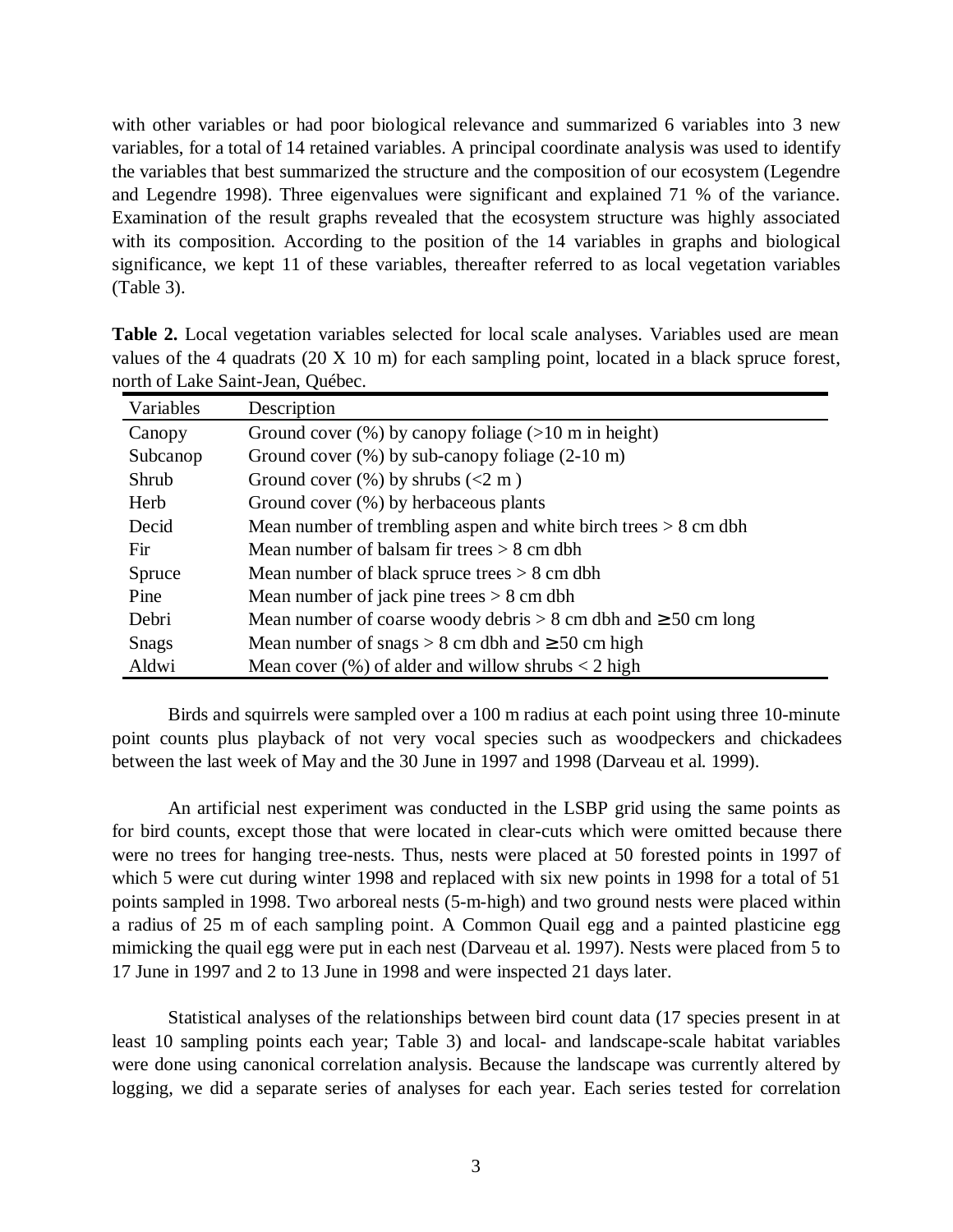between bird and (1) local variables, (2) landscape variables with a 250-m radius, (3) landscape 500-m, (4) landscape 1000-m, and (5) local plus landscape 1000-m).

For the artificial nest experiment, we used a stepwise logistic regression with the ratio number of nests attacked / total number of nests at each sampling point as the dependent variable (Agresti 1996). In a first series of analyses, we ran our model 8 times, e. g. four scales (local, 250 m, 500 m and 1000 m) in two years with  $n = 50$  sampling points in 1997 and  $n = 51$  in 1998. In a second series including both years, we used the year as a random variable and we selected sampling points that were identical for both years of our experiment, e. g. had not been modified by logging activities ( $n = 40, 37, 34$ , and 28 sampling points for local, 250 m, 500 m, 1000 m scales respectively). We repeated these procedures three times, e. g. for: (1) all predation events; (2) predation by squirrels as revealed by marks on plasticine egg; and (3) predation by Gray Jays.

**Table 3.** Bird species observed in at least 10 sampling points per year in a black spruce forest, north of Lake Saint-Jean, Quebec, 1997-98.

| <b>Species</b>              | Code        | Scientific name                |  |
|-----------------------------|-------------|--------------------------------|--|
| American Robin              | <b>AMRO</b> | Turdus migratorius             |  |
| <b>Bay-breasted Warbler</b> | <b>BBWA</b> | Dendroica castanea             |  |
| <b>Boreal Chickadee</b>     | <b>BOCH</b> | Poecile hudsonicus             |  |
| Dark-eyed- Junco            | <b>DEJU</b> | Junco hyemalis                 |  |
| Golden-crowned Kinglet      | <b>GCKI</b> | Regulus satrapa                |  |
| Gray Jay                    | <b>GRJA</b> | Perisoreus canadensis          |  |
| Hermit Thrush               | <b>HETH</b> | Catharus guttatus              |  |
| Lincoln's Sparrow           | <b>LISP</b> | Melospiza lincolnii            |  |
| Magnolia Warbler            | <b>MAWA</b> | Dendroica magnolia             |  |
| Nashville Warbler           | <b>NAWA</b> | Vermivora ruficapilla          |  |
| Red-eyed Vireo              | <b>REVI</b> | Vireo olivaceus                |  |
| Ruby-crowned Kinglet        | <b>RCKI</b> | Regulus calendula              |  |
| Solitary Vireo              | SOVI        | Vireo solitarius               |  |
| Swainson's Thrush           | <b>SWTH</b> | Catharus ustulatus             |  |
| White-throated Sparrow      | <b>WTSP</b> | Zonotrichia albicollis         |  |
| Winter Wren                 | <b>WIWR</b> | <i>Troglodytes troglodytes</i> |  |
| Yellow-rumped Warbler       | YRWA        | Dendroica coronata             |  |

# **Concomitant Project: Wildlife Use Of Forest Remnants Resulting From Different Management Strategies**

In the same 7 x 9 km quadrate used for the core LSBP project, we selected 5 replicates of 60-m wide riparian forest strips, 60-m wide upland forest strips, 200-300 m wide residual blocks, and  $>5$  km<sup>2</sup> controls. In each, we placed 2-3 sampling points. As in the core LSBP, we sampled birds at each point with three 10-minute 50-m radius point counts plus playbacks of not very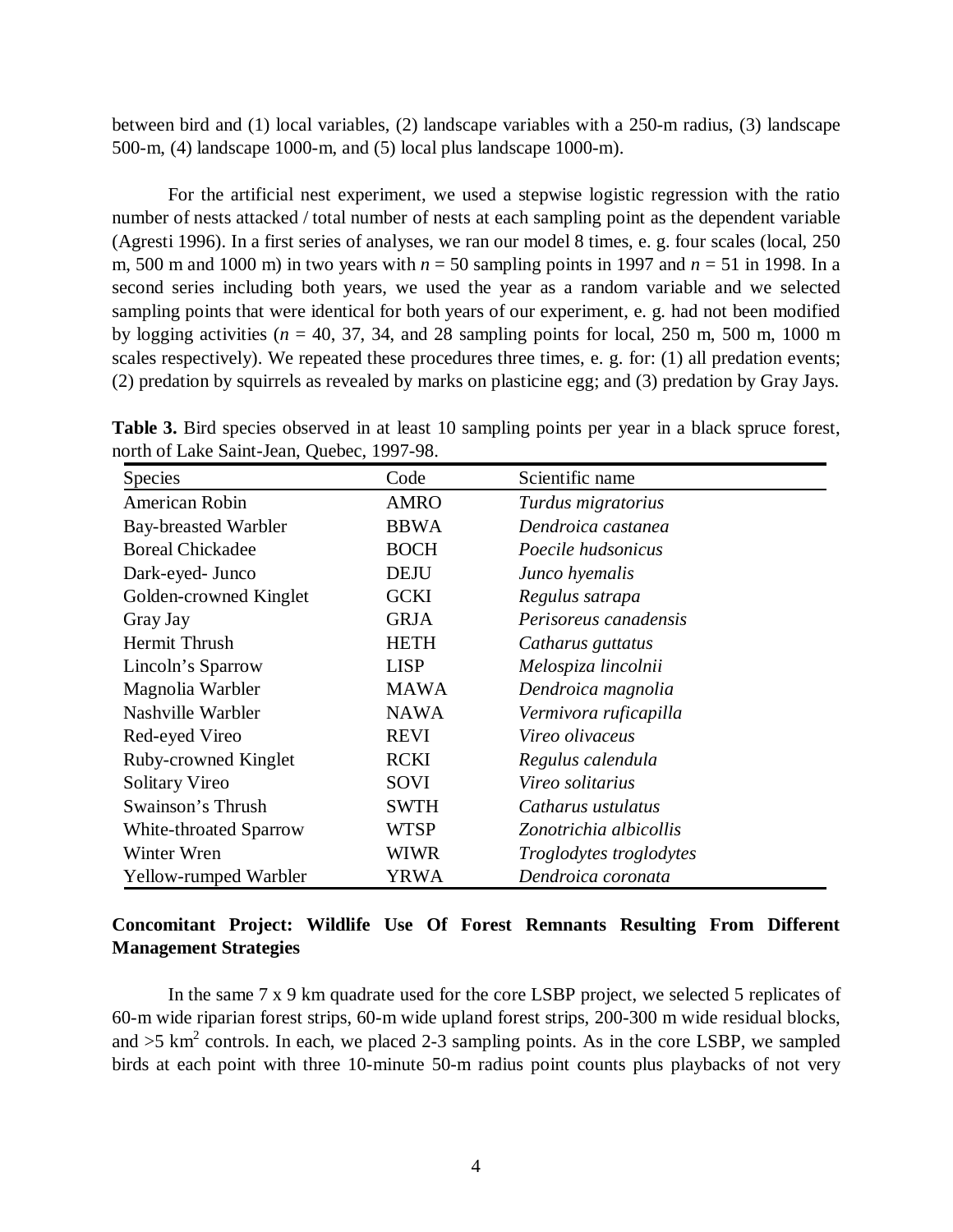vocal species such as woodpeckers, etc.) between the last week of May and the 30 June in 1997 and 1998 (Darveau et al. 1999).

Before conducting statistical analyses, we tested for variance homogeneity (Bartlett's test) and we transformed data if necessary ( $log [x+1]$ ). Comparisons among treatments were done using a randomized complete block design of analysis of variance and a LSD test for multiple comparisons among means. Analyses considering all species were done using the 2-3 points within each replicate as sub-samples within each experimental unit, whereas those considering different migratory status were done using the sum of 2-3 points per experimental unit.

Migratory status were : resident species (inhabit the region all year), irruptive species (with irregular migration patterns and in whose populations exhibit large fluctuations in relation with food availability), short-distance migrants (winter in United-States or southern Canada), and neotropical migrants (winter farther south).

## **RESULTS**

#### **LSBP Core Project: Bird communities**

Local habitat variables explained 81% of the total variance in the bird communities in 1997 and 90% in 1998. Landscape variables alone did not do as best, as they explained respectively 73-65%, 64-62%, and 69-66% of the total variance at 250, 500, and 1000-m radii in 1997-1998 respectively. The full model with local and 3 radii variables had an excellent fit of 99% in 1997 and 97% in 1998. We also tested for a model including local and 1000-m radius variables and we obtained a good fit (90-93%) that was intermediate between local and full models.

Two axes were significant in the «local plus 1000-m radius» model in 1998 (Fig. 1; similar results in 1997 not shown here). The first axis  $(P = 0.0001; 52\%$  of the variance explained by the model) represented a gradient from clear-cut sites with coarse woody debris (mostly slash) to mature forest with dense tree canopy dominated by spruce, fir or intolerant hardwoods at both scales. This suggests redundancy between local and landscape scales in our study area. The second axis ( $P = 0.05$ ; 17% of the variance explained by the model) discriminated young forests at the sapling stage from pine forests and humid or riparian forests.

The Dark-eyed Junco, White-throated Sparrow, and Lincoln's Sparrow were mostly associated with clear-cuts, whereas the Boreal Chickadee, Nashville Warbler, Golden-crowned Kinglet, Ruby-crowned Kinglet, Bay-breasted Warbler, and Gray Jay were associated with mature forests with closed-canopy.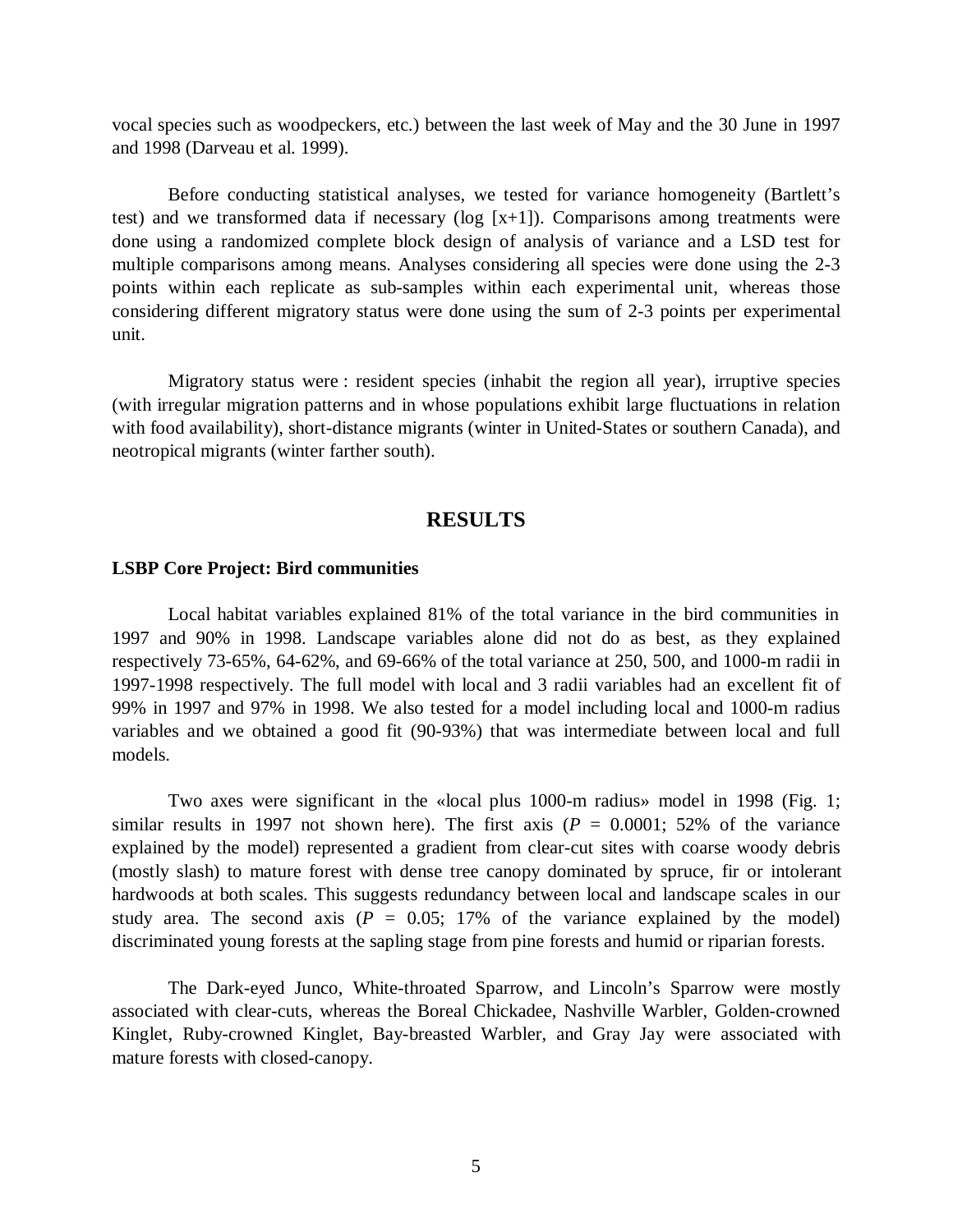#### **LSBP Satellite Project: Bird Breeding Success**

Nest predation was high in both years of the study: 68 % of nests were attacked after 21 days of exposure in 1997, and 74 % in 1998. Predation was influenced by local variables, which differed between 1997 and 1998 (Table 4). Based on the model including both years, predation was higher in sites dominated by black spruce trees and with more snags. Only one landscape variable (fir cover) was entered in the model at the 250 m scale, and none at the 500 and 1000 m scales.

In 1997, 127 plasticine eggs were attacked and 143 in 1998. In 1997 and 1998 respectively, twenty-six and ten eggs were taken despite their metallic attachment, ten and five eggs remained unidentified and two and four eggs had marks of two different species of predators, for a total of 91 identifiable marks recorded in 1997 and of 132 in 1998. The most important predators were the Gray Jays, with 39 identifications in 1997 and 60 in 1998, and small sciurids (Red Squirrels, Northern Flying Squirrels, or Eastern Chipmunks), with 41 identifications in 1997 and 49 in 1998 (Figure 2). Red squirrels were probably responsible of most attacks attributed to small sciurids, because they accounted for 90 % of captures of small sciurids in a concurrent study in the same study area in springs 1997-1998 (Côté 1999). Other predators included small mammals (voles, mice and shrews), Snowshoe Hare *Lepus americanus*, Short-tailed Weasel *Mustela erminea*, and a small falconid (see Figure 2). Gray Jays attacked more arboreal nests than ground nests.

Predation attacks by squirrels were negatively associated to the local cover of alder and willow shrubs in 1997 and in the model including years 1997 and 1998 (Table 4). In 1998, predation by squirrels was greater in sites with greater cover of black spruce and clear-cut at small and intermediate scales. Predation by squirrels was also negatively related to the area of water (1000 m buffer) in 1998. Only black spruce cover (250 m scale) was significant in the analysis including both years. For the Gray Jay, only one landscape variable, the area of body water, was significant.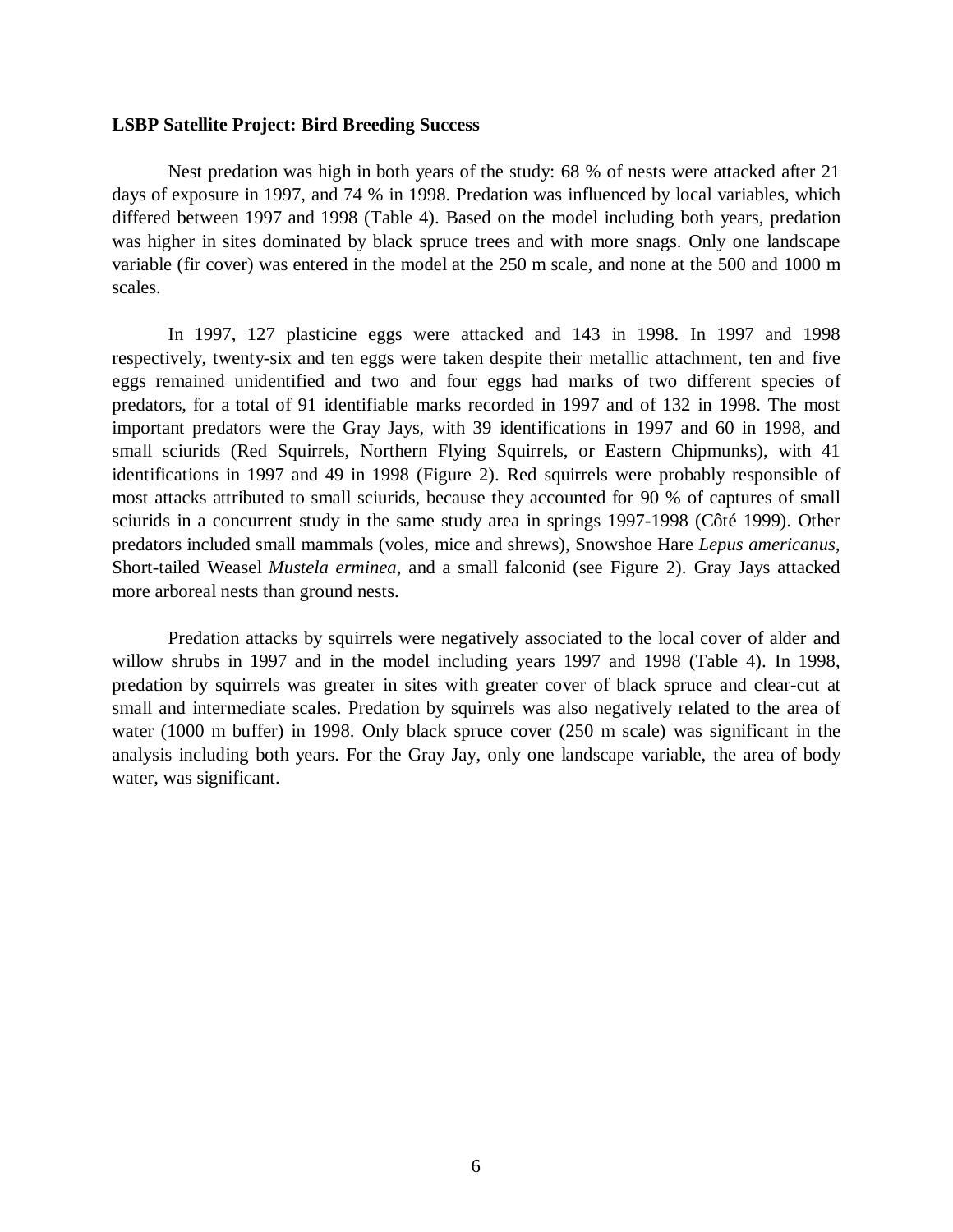

Figure 1. Canonical correlation between bird communities Vs local vegetation and landscape forest cover (1000-m radius) in an eastern boreal black spruce forest of Quebec, 1998. Variable codes are given in Tables 1-3. So as to increase comprehensibility, habitat (Figure 1a) and bird (1b) vectors were separated as overlays in two graphs.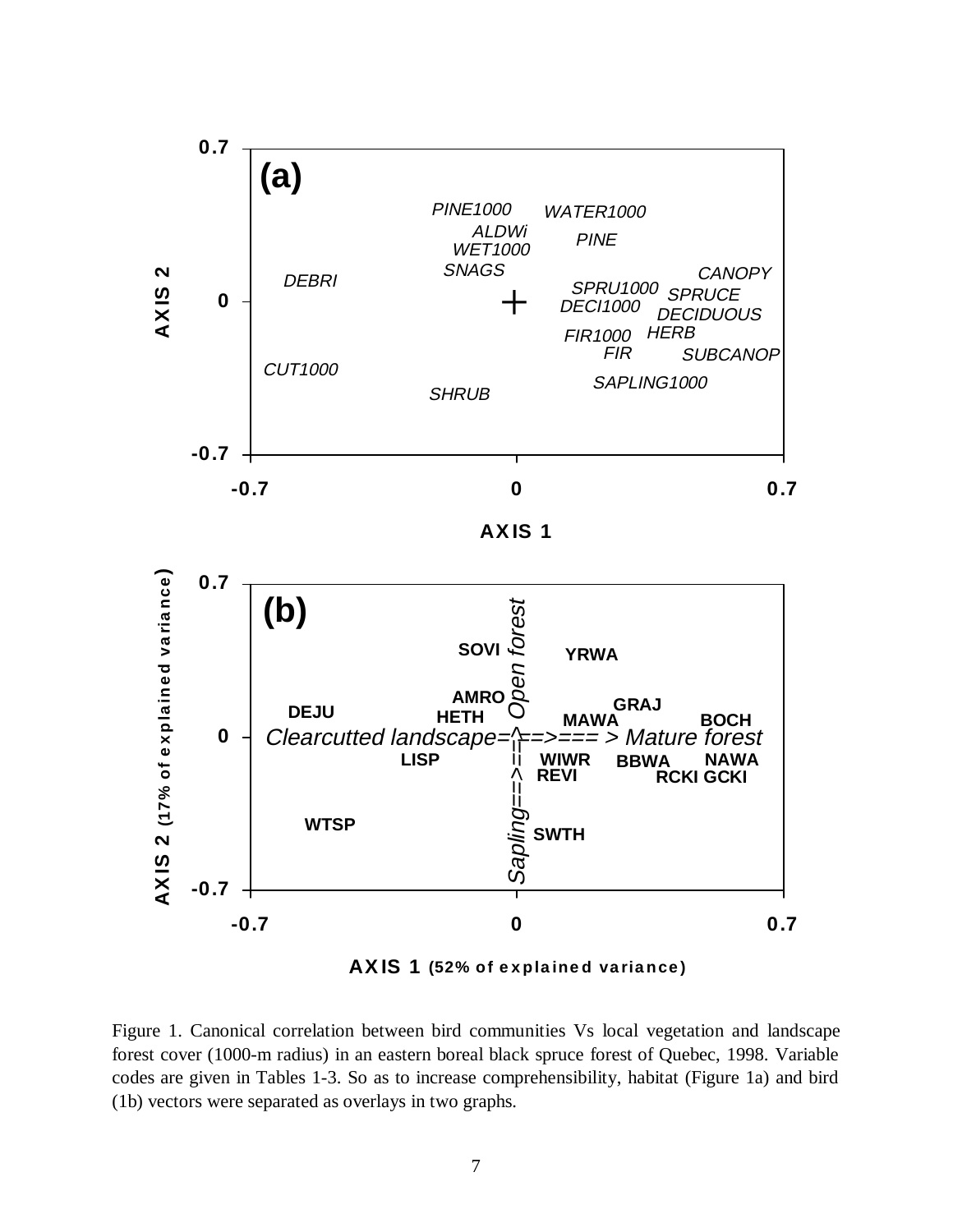Table 4. Results of stepwise logistic regressions that entered local vegetation variables and / or cover types variables for (1) all predation events; (2) predation by the squirrels; and (3) predation by the Gray Jay, in a black spruce forest north of Lake Saint-Jean, Quebec. Plus and minus signs indicate positive or negative relationships.

| <b>Scales</b>    | 1997                       | 1998                             | 1997-1998                  |
|------------------|----------------------------|----------------------------------|----------------------------|
| All events       |                            |                                  |                            |
| Local            | spruce $(+)$ , debri $(-)$ | aldwi $(+)$                      | spruce $(+)$ , snags $(-)$ |
| $250 \text{ m}$  | $fir250(-)$                |                                  |                            |
| $500 \text{ m}$  |                            |                                  |                            |
| 1000 m           |                            |                                  |                            |
| <i>Squirrels</i> |                            |                                  |                            |
| Local            | aldwi $(-)$                |                                  | aldwi $(-)$                |
| $250 \text{ m}$  |                            | spruce $250 (+)$ , cut $250 (+)$ | spruce $250 (+)$           |
| $500 \text{ m}$  |                            | spruce $500 (+)$ , cut $500 (+)$ |                            |
| $1000 \text{ m}$ |                            | water $1000$ (-)                 |                            |
| Gray jays        |                            |                                  |                            |
| Local            |                            |                                  | year (1997<1998)           |
| $250 \text{ m}$  | water $250 (+)$            | water $250 (+)$                  | water $250 (+)$            |
| $500 \text{ m}$  |                            | water $500 (+)$                  | water $500 (+)$            |
| $1000 \text{ m}$ |                            | water $100 (+)$                  | water $1000 (+)$           |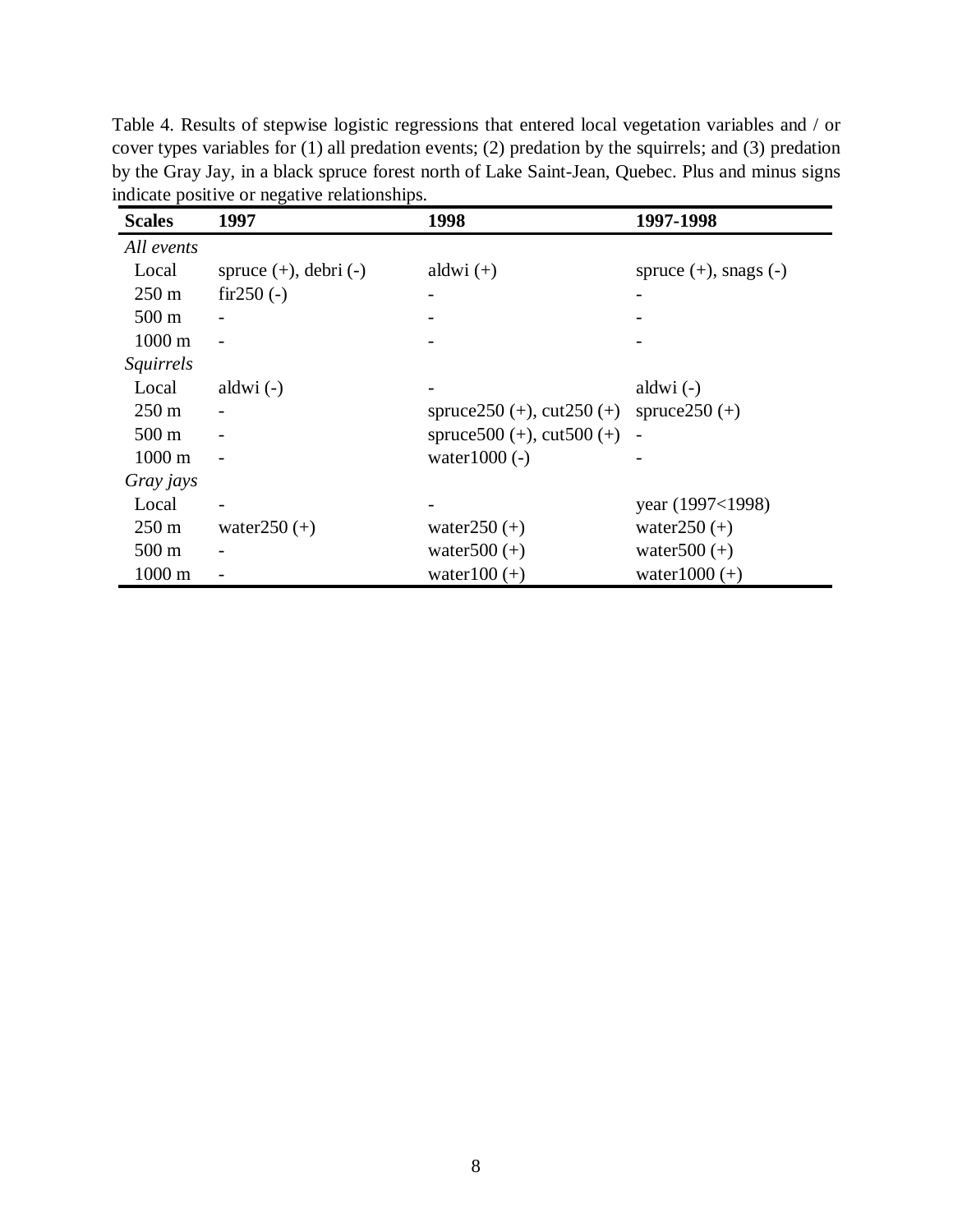

Figure 2. Frequency distribution of predators that left marks on plasticine eggs placed in artificial nests, in relation to nest height, in a black spruce forest, north of Lake Saint-Jean, Quebec.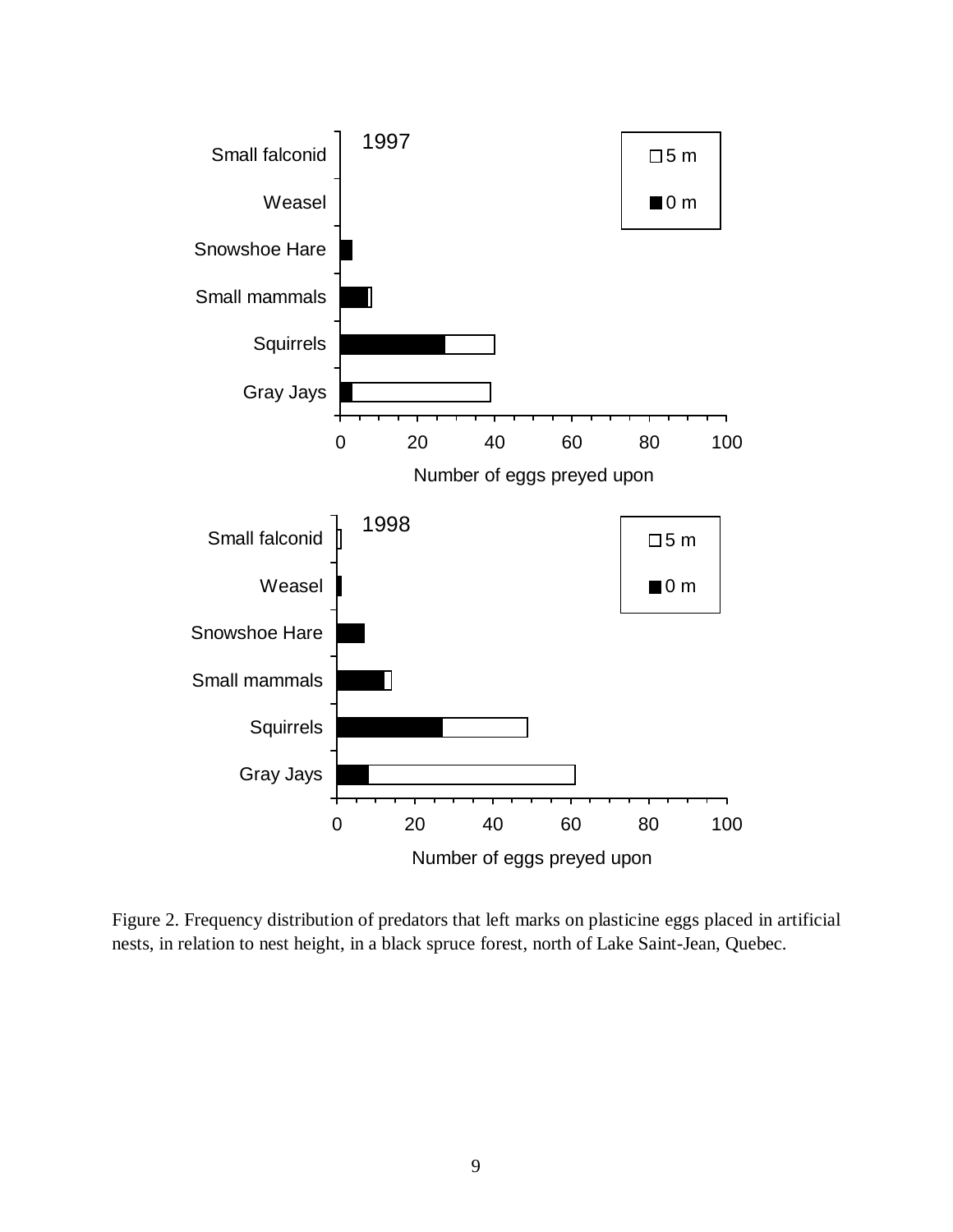Nest predators were abundant in our study area. During point counting, we detected the presence of nest predators in 94 % of the sampling points in 1997 and in 88 % in 1998 (the same sites where artificial nests had been placed). Predators most often seen were Gray Jays and Red Squirrels (Table 5). Ravens and American Crows were also locally present. We did not observe any Northern Flying Squirrels or Eastern Chipmunks, but we know they were present in small numbers in our study area (Côté 1999).

Table 5. Number of predators observed during point count (3 visits of 15 min) in 49 sampling points (over 50, one missing data) in 1997 and 51 sampling points (over 51) in 1998 where artificial nests were placed, in black spruce forest north of Lake Saint-Jean, Québec. Values are maximum number of individuals seen or heard in a 50 m radius for squirrels and in an unlimited radius for birds. Number of sampling points where predator were observed are in parenthesis.

| Species                                   | 1997 (49 points)        | 1998 (51 points)        |
|-------------------------------------------|-------------------------|-------------------------|
|                                           |                         |                         |
| <b>Birds</b>                              |                         |                         |
| Gray Jay ( <i>Perisoreus canadensis</i> ) | $40(20 \text{ points})$ | 55 (30 points)          |
| American Crow (Corvus brachyrhynchos)     | $6(5 \text{ points})$   | 1(1 point)              |
| Common Raven (Corvus corax)               | $7(7 \text{ points})$   | 11(11 points)           |
|                                           |                         |                         |
| <b>Mammals</b>                            |                         |                         |
| Red Squirrel (Tamiasciurus hudsonicus)    | 71 (42 points)          | $50(36 \text{ points})$ |

# **Concomitant Project: Wildlife Use Of Forest Remnants Resulting From Different Management Strategies**

We found a significant difference among treatments in the mean number of species (Anova,  $F_{3,18} = 6.25$ ,  $P = 0.004$ ) and pairs (Anova,  $F_{3,18} = 7.54$ ,  $P = 0.002$ ) per point that were higher in controls and residual blocks compared to riparian and upland leave-strips. Separate analyses by migratory groups reveal major differences in bird community composition: shortdistance migrants, which were the dominant group in all treatments in 1998, showed higher species (Anova,  $F_{3,18} = 5,35$ ,  $P = 0,008$ ; Fig. 1) and pair (Anova,  $F_{3,18} = 5.93$ ,  $P = 0.005$ ) densities per sampling point in riparian strips compared to upland leave-strips and residual blocks. In neotropical migrants, species (Anova,  $F_{3,18} = 5.07$ ,  $P = 0.01$ ) and pair (Anova,  $F_{3,18} = 7.40$ ,  $P =$ 0.002) densities was higher in controls than in riparian strips, upland strips , and blocks in 1997 and 1998. Resident species showed a difference among treatments in 1997, as species (Anova,  $F_{3,16} = 5.24$ ,  $P = 0.01$ ) and pair (Anova,  $F_{3,16} = 5.19$ ,  $P = 0.01$ ) densities were 2-3 times lower in upland and riparian strips compared to controls, but there were no differences in species (Anova,  $F_{3,18} = 0.20$ ,  $P = 0.90$ ) and pair (Anova,  $F_{3,18} = 1.04$ ,  $P = 0.40$ ) densities in 1998. Irruptive species were nearly absent from all treatments.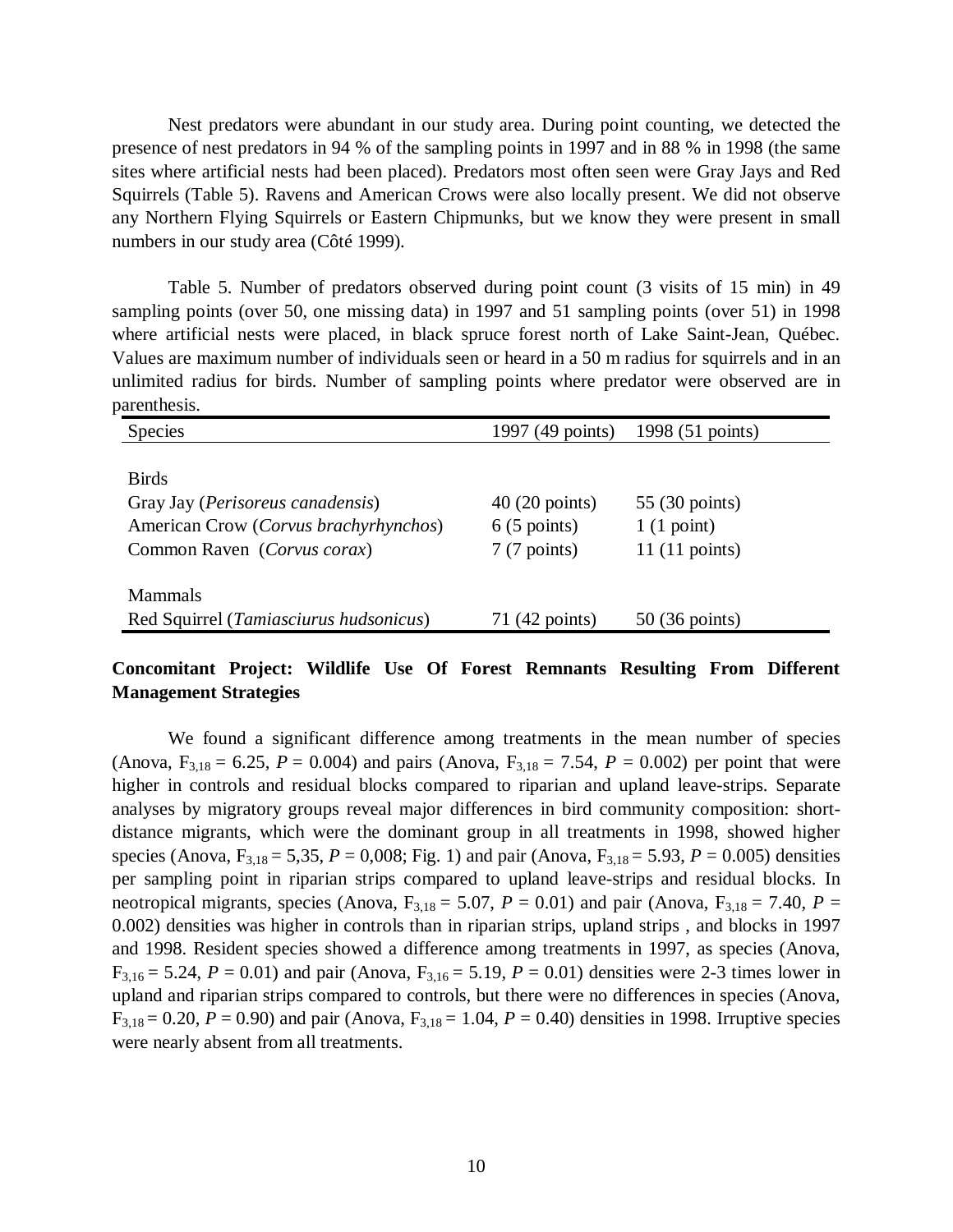

Figure 3. Species and pair densities (mean of 5 replicates with extreme values) of breeding birds in non riparian forest strips, riparian forest strips, residual forest blocks, and control (large forest tract) in a n eastern black spruce forest, Quebec, 1997-98. Treatments that did not differ are annotated with the same letter in uppercase or lowercase when  $P \le 0.05$  or  $0.05 < P \le 0.10$  respectively.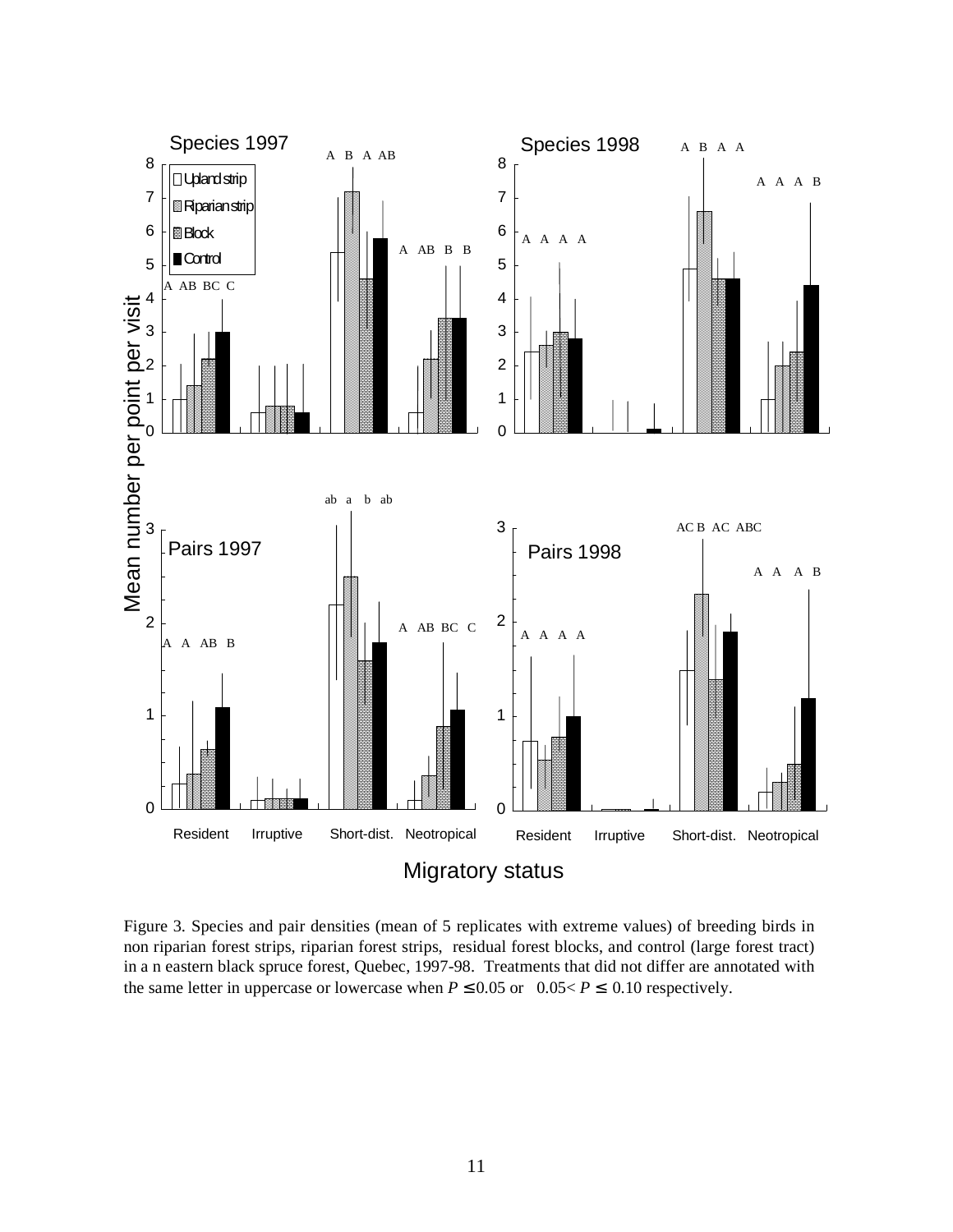# **MANAGEMENT APPLICATIONS**

#### **Regional Characteristics Of Bird Communities**

Our 2-yr data show that short-distance migrants dominate bird communities in our study area (67% of all birds Vs 15% in residents species, 15% in neotropical migrants and 1% of irruptive species (Fig. 1). Predominance of short-distance migrants has also been reported by Darveau et al. (1995) in second-growth, mature boreal balsam fir forests located 100 km south of our study area and by Imbeau (1996) in virgin black spruce forests 100 km north of our area. However, it contrasts with bird community composition observed in other boreal forests in North America and Europe, generally dominated by resident or neotropical species (Virkkala 1989, Haila et Järvinen 1990, Schmiegelow et al. 1997).

One could argue that, because several short-distance migrants are generally habitat generalists (e.g. American Robin) that use old-growth forests as well as young forests, bird communities of eastern black spruce forests could be of low priority for the conservation of bird populations. However, several short-distance migrants in our study area, including. Goldencrowned Kinglet, Ruby-crowned Kinglet, Yellow-rumped Warbler, and White-throated Sparrow, etc.) are of high Canadian responsibility (Dunn and Downes 1998). Moreover, except the Whitethroated Sparrow, those species are associated to mature forest and could be seriously affected by timber harvesting.

#### **Landscape Structure And Indicator Species**

Although our results are preliminary (in the sense that canonical correlation analyses investigated mostly processes occurring at the bird community scale and that separate analyses for each species are not achieved), bird communities clearly react to local vegetation as well as landscape structure and composition. The very high squared canonical correlation (>90%) obtained when combining local and landscape variables are surprising. We suggest that this could be interpreted as an indication of a relatively simple landscape contrasting few mature forest types with clear-cuts.

Our results suggest that, among the common species (present in at least 10 sampling points each year) the five that are most dependent on forest cover are the Boreal Chickadee, Nashville Warbler, Ruby-crowned Kinglet, Golden–crowned Kinglet, and Bay-breasted Warbler. Based on our observations and on current scientific literature, we suggest that the Boreal Chickadee and Golden–crowned Kinglet could be indicators of old-growth spruce-fir forest landscape, whereas Bay-breasted Warbler could be associated with mature mixed-wood forests.

Conversely, the White-throated Sparrow, Dark-eyed Junco, and Lincoln's Sparrow could serve as indicators of clear-cutting.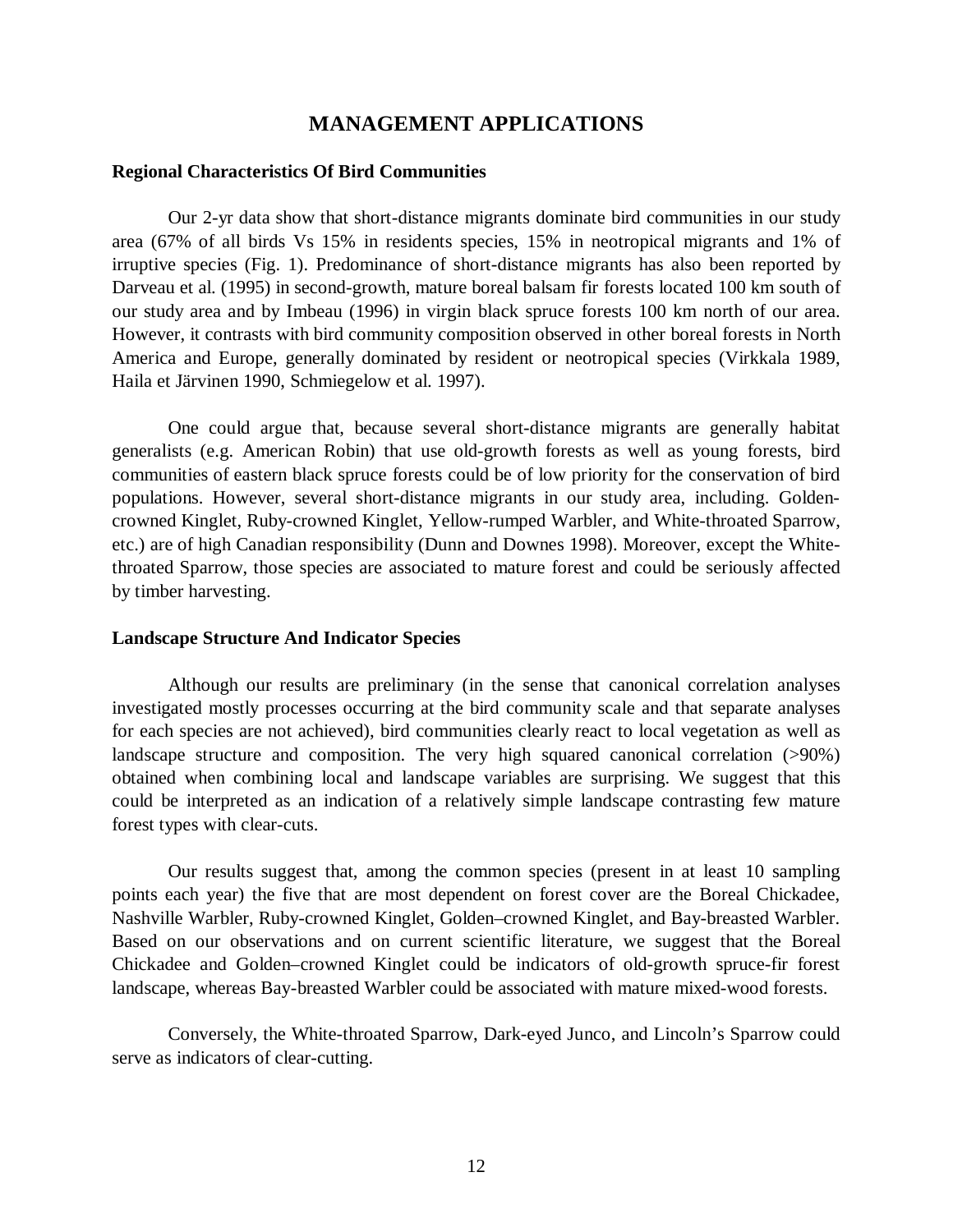#### **Bird Nest Predation**

In our ecosystem, generalist predators such as American Crows were rare. They did not invade the landscape after clear-cutting and did not prey upon our artificial nests, leaving forest specialist predators such as the Gray Jay and Red Squirrel as the two dominant nest predators. We however have some evidence that there might be subtle changes in communities of predators. We found in fact a positive association between clear-cuts and squirrels. Although this result is equivocal, we know that as clear-cuts increased in our study area, spruce stands decreased. We hypothesize that squirrels crowded in the remaining spruce stands, which increased the probabilities of bird nest predation. This positive relationship between squirrels and clear-cuts is not unique to our study. In a managed forest of New Hampshire, King et al. (1998) reported increases in numbers of Red Squirrels near clear-cut borders. Such changes are likely to be temporary, as jay and squirrel densities will probably diminish rapidly and even go below preharvest levels (Darveau et al. 1995; Hagan 1996).

# **CONCLUSIONS**

In our study area, timber harvesting done using the single-pass system (largest clear-cuts delimited with upland and riparian forest strips) could lead to an harvest of 85% of the forest (J.F. Gingras, FÉRIC, *pers. comm*.)*.* Our preliminary results show that forest remnants have lower densities of mature forest bird species compared to large forest tracts. One could argue that, whatever the densities are, remnants are used by breeding birds and that nesting success does not seem to be lower in forest remnants (Darveau et al 1999), and consequently that there is no problem from a conservation point of view.

However, although we have no evidence that any bird species has disappeared from our landscape, we conclude that bird community structure is altered in landscapes generated by the single-pass system. It is difficult to predict if these changes could lead to significant alteration for the future decades, or such changes will regress as the forest matures and gradually recovers.

#### **REFERENCES**

- Agresti, A. 1996. An introduction to categorical data analysis. John Wiley & Sons, New-York, USA.
- Côté, M. 1999. Utilisation de la forêt résiduelle par l'Écureuil roux, le Grand Polatouche et le Tamia rayé après coupe à blanc dans la forêt boréale. M.Sc. Thesis, Département des sciences biologiques, Université du Québec à Rimouski, Rimouski, Quebec.
- King, D. I., Griffin, C. R., and DeGraaf, R. M. 1998. Nest predator distribution among clearcut forest, forest edge and forest interior in an extensively forested landscape. For. Ecol. Manage. 104: 151-156.